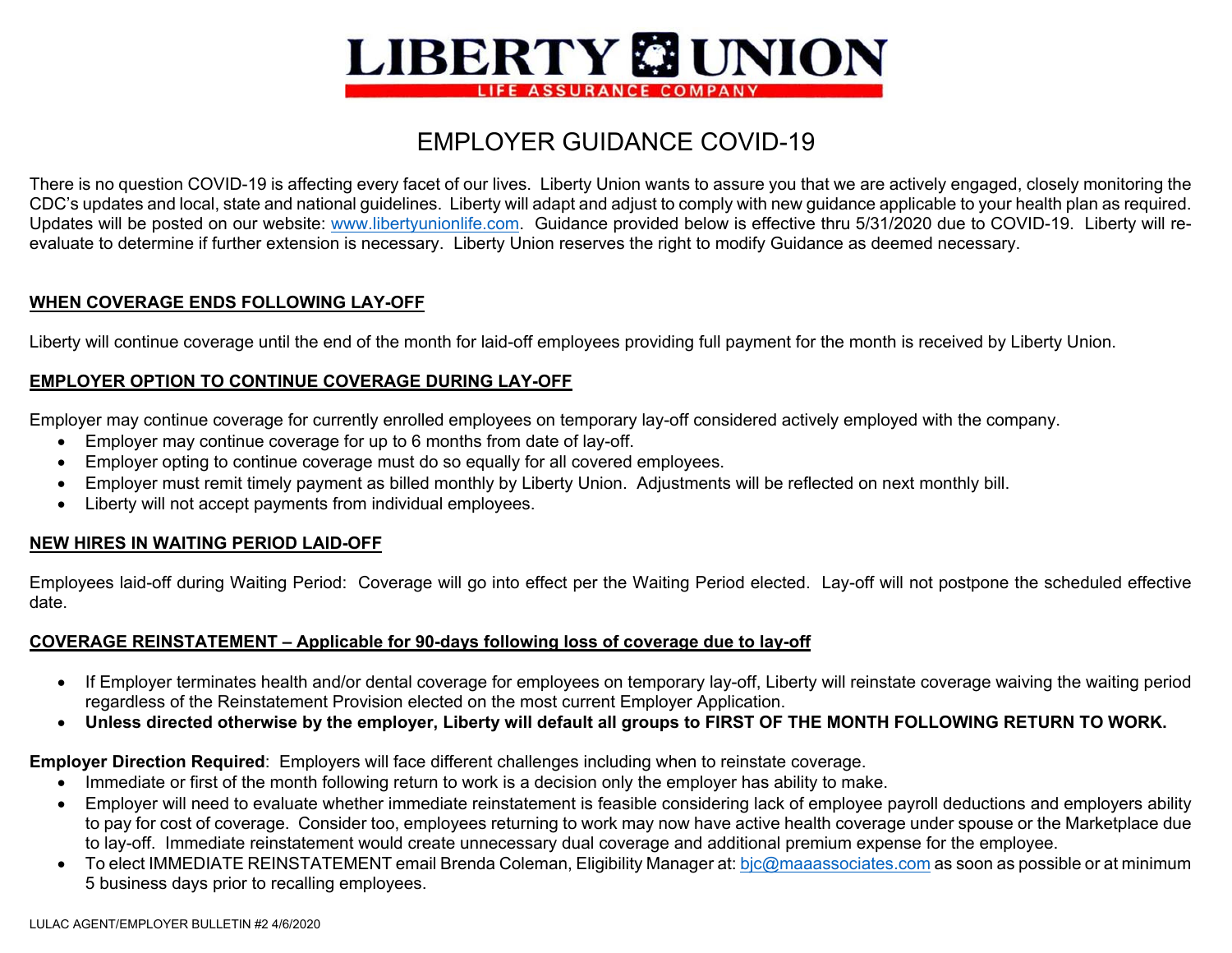# **OTHER COVERAGE OPTIONS**

- If the group health plan is subject to COBRA (20 or more employees), the laid-off employees will be eligible to continue coverage under COBRA providing the employee elects continuation and pays for coverage on timely basis.
- Employees whether or not COBRA eligible qualify for Special Enrollment due to loss of coverage on the Marketplace. Marketplace options available at: www.healthcare.gov.

## **SPECIAL ENROLLMENT**

Special Enrollment is expanded to temporarily add the following qualifying event:

- Upon voluntary termination of Marketplace or short-term medical coverage purchased by the employee to replace loss of group health coverage: Employee will be eligible for Special Enrollment only if the employee and their covered dependents were enrolled and actively covered under the Employer's Liberty Union Fully-Funded Plan immediately prior to loss of coverage following lay-off.
- Dependents acquired during lay-off will be eligible. Contact Linda at: lforton@maaassociates.com to enroll new dependents.

# **REPORTING CHANGES TO LIBERTY UNION**

- Employer should make every attempt to report all terminations to Liberty within 30 days; not to exceed 45 days. This includes recently laid-off and terminations due to employment ending, divorce, other coverage and events that result in employee and/or dependent coverage termination.
- New Adds: Important to submit timely enrollment for new hires, new spouses, newborns and newly acquired dependents. Enrollment is required within 31 days of acquiring a dependent.
- Employee Enrollment Applications and Change Forms to report eligibility changes available at: www.libertyunionlife.com
- Employee unable to access, print or complete the Employee Enrollment Application available on our website, contact our Underwriting Department at 800-482-0945 x 1704 to complete your Enrollment Application over the phone.
- If enrolling a spouse or dependent child 18 years of age or older, the dependent(s) are required to verbally respond to enrollment questions during the call. If unavailable, arrangements to contact the dependent directly to complete the enrollment process will be necessary.

# **GRACE PERIOD**

Remains as defined by Plan, 31-days beginning on date due. We are closely monitoring state and federal requirements daily. Liberty will comply with applicable requirements posting updates on our website at: www.libertyunionlife.com.

**ANNUAL RENEWAL:** Benefits and prescription drug access may be suspended on the Plan renewal date if renewal is not confirmed. Confirming renewal requires full payment of the renewal premium, fees, claim fund, balance forward (if applicable) and the completed Employer Application. If it is not possible to submit the Employer Application at this time, please report any changes or updates to the Underwriting Manager, Kathy Rodgers by email at: krodgers@maaassociates.com.

## **ALTERNATE BILLING ADDRESS**

- Business shut down and/or sheltered-in-place: Authorized contact or business owner may request alternate address to receive monthly bills and health plan related correspondence.
- To request alternate USPS mailing address contact: Linda at: lforton@maaassociates.com
- Monthly bills will not be sent by email. Receivers may not be able to open encrypted email or it goes to spam.
- Revised bills will be sent by email to the group contact. Group contact will be notified in advance.

LULAC AGENT/EMPLOYER BULLETIN #2 4/6/2020